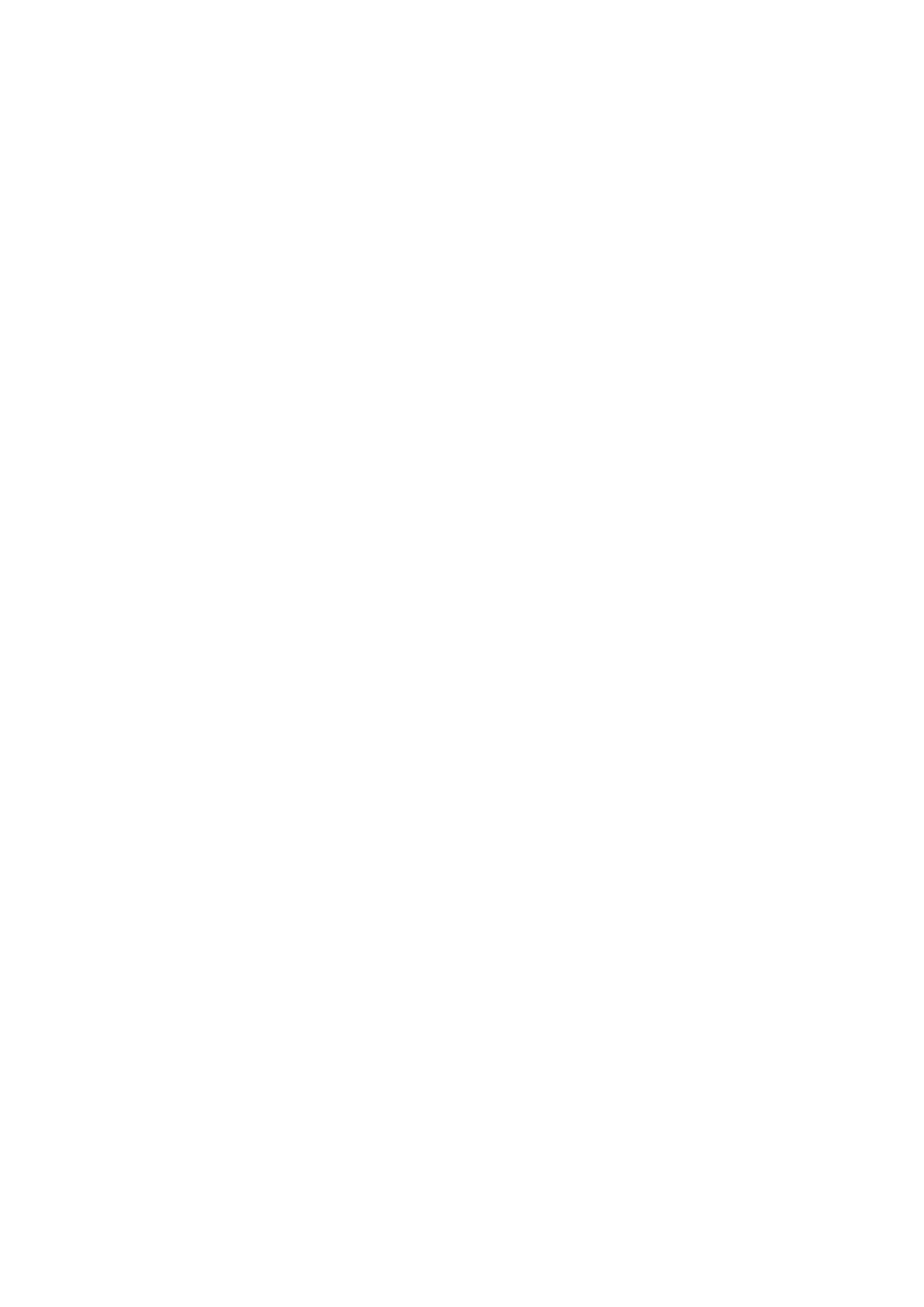#### THE ORDER FOR THE ADMINISTRATION OF

#### **THE LORD'S SUPPER**

OR

#### HOLY COMMUNION

*When the Priest and sanctuary party enter, all kneel*

*The Priest stands at the sanctuary step and recites the Lord's Prayer quietly, followed by the Collect for Purity as the altar is approached.*

#### **THE COLLECT FOR PURITY**

ALMIGHTY God, unto whom all hearts be open, all desires known, and from whom no secrets are hid: Cleanse the thoughts of our hearts by the inspiration of thy Holy Spirit, that we may perfectly love thee, and worthily magnify thy holy name; through Christ our Lord.

*People.* **Amen**

*Turning to the people, the Priest says either:*

Our Lord Jesus Christ said: Hear O Israel, The Lord our God is one Lord; and thou shalt love the Lord thy God with all thy heart, and with all thy soul, and with all thy mind, and with all thy strength. This is the first commandment. And the second is like, namely this: Thou shalt love thy neighbour as thyself. There is none other commandment greater than these. On these two commandments hang all the Law and the Prophets.

*People.* **Lord, have mercy upon us, and incline our hearts to keep this law.**

#### *Or (in Lent)*

God spake these words, and said:

I. I am the Lord thy God: Thou shalt have none other gods but me. *People.* **Lord, have mercy upon us, and incline our hearts to keep this law.** *(Repeat after each commandment)*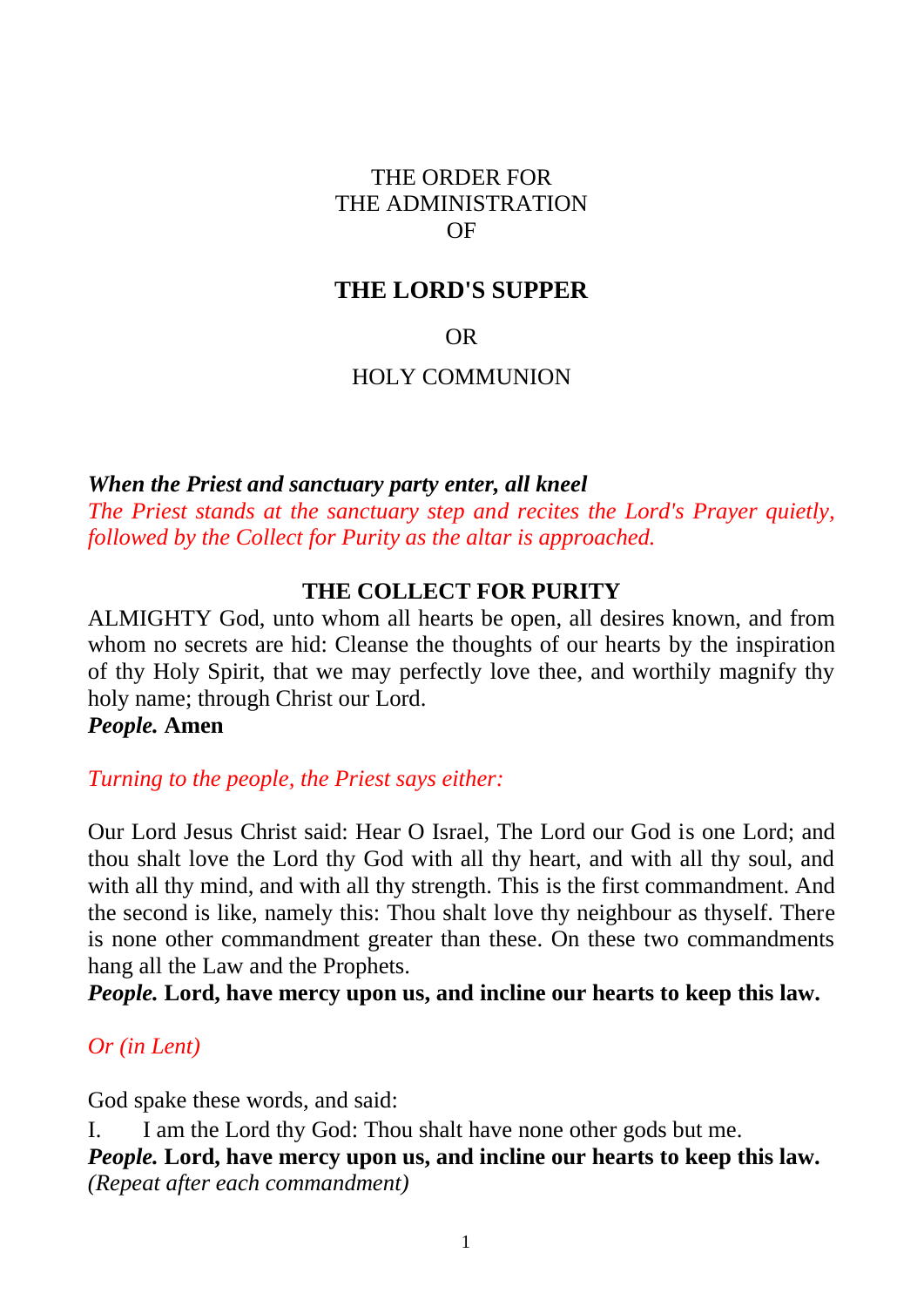- II. Thou shalt not make to thyself any graven image, nor the likeness of any thing that is in heaven above, or in the earth beneath, or in the water under the earth. Thou shalt not bow down to them, nor worship them.
- III. Thou shalt not take the name of the Lord thy God in vain.
- IV. Remember that thou keep holy the Sabbath day. Six days shalt thou labour, and do all that thou hast to do; but the seventh day is the Sabbath of the Lord thy God.
- V. Honour thy father and thy mother.
- VI. Thou shalt do no murder.
- VII. Thou shalt not commit adultery.
- VIII. Thou shalt not steal.
- IX. Thou shalt not bear false witness.
- X. Thou shalt not covet.

*People.* **Lord, have mercy upon us, and write all these thy laws in our hearts, we beseech thee.**

## The Lord be with you *People.* **And with thy spirit**

Let us pray

*The Collect of the day.*

*Old Testament reading*

*Psalm*

*New Testament reading*

## *All stand for the Gospel*

The Lord be with you *People.* **And with thy spirit** The Holy Gospel is written in the ----- Chapter of the Gospel according to Saint ----- beginning at the ------ verse *People.* **Glory be to thee, O Lord**

*At the end of the Gospel People.* **Praise be to thee, O Christ**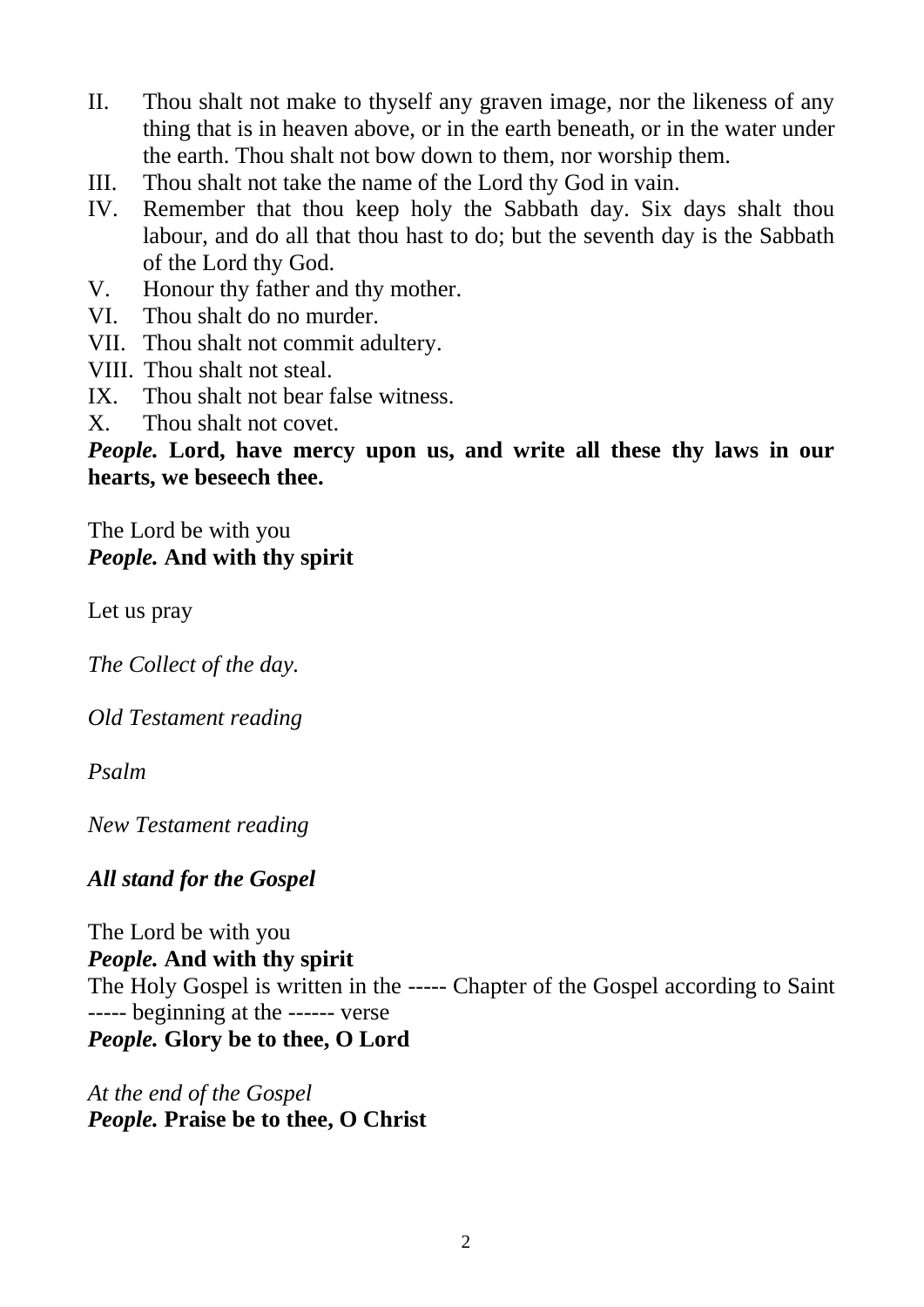#### **THE NICENE CREED**

**I BELIEVE in one God, the Father Almighty, Maker of heaven and earth, And of all things visible and invisible:**

**And in one Lord Jesus Christ, the only-begotten Son of God, Begotten of his Father before all worlds, God of God, Light of Light, Very God of very God, Begotten, not made, Being of one substance with the Father, By whom all things were made: Who for us, and for our salvation came down from heaven, And was incarnate by the Holy Ghost of the Virgin Mary, And was made man, And was crucified also for us under Pontius Pilate. He suffered and was buried, And the third day he rose again according to the Scriptures, And ascended into heaven, And sitteth on the right hand of the Father. And he shall come again with glory to judge both the quick and the dead: Whose kingdom shall have no end.**

**And I believe in the Holy Ghost, The Lord and giver of life, Who proceedeth from the Father and the Son, Who with the Father and the Son together is worshipped and glorified, Who spake by the Prophets. And I believe One Holy Catholick and Apostolick Church. I acknowledge one Baptism for the remission of sins. And I look for the Resurrection of the dead, And the Life of the world to come. Amen.**

## *If there is a sermon, it is preached here*

#### *All sit for the sermon*

*The Priest then recites the following or some other portion of scripture:*

Let your light so shine that all may see your good works, and glorify your Father, which is in heaven. *St. Matthew* 5. 16

*All stand*

*If there is a collection, it is taken here*

#### *Kneel after the collection passes*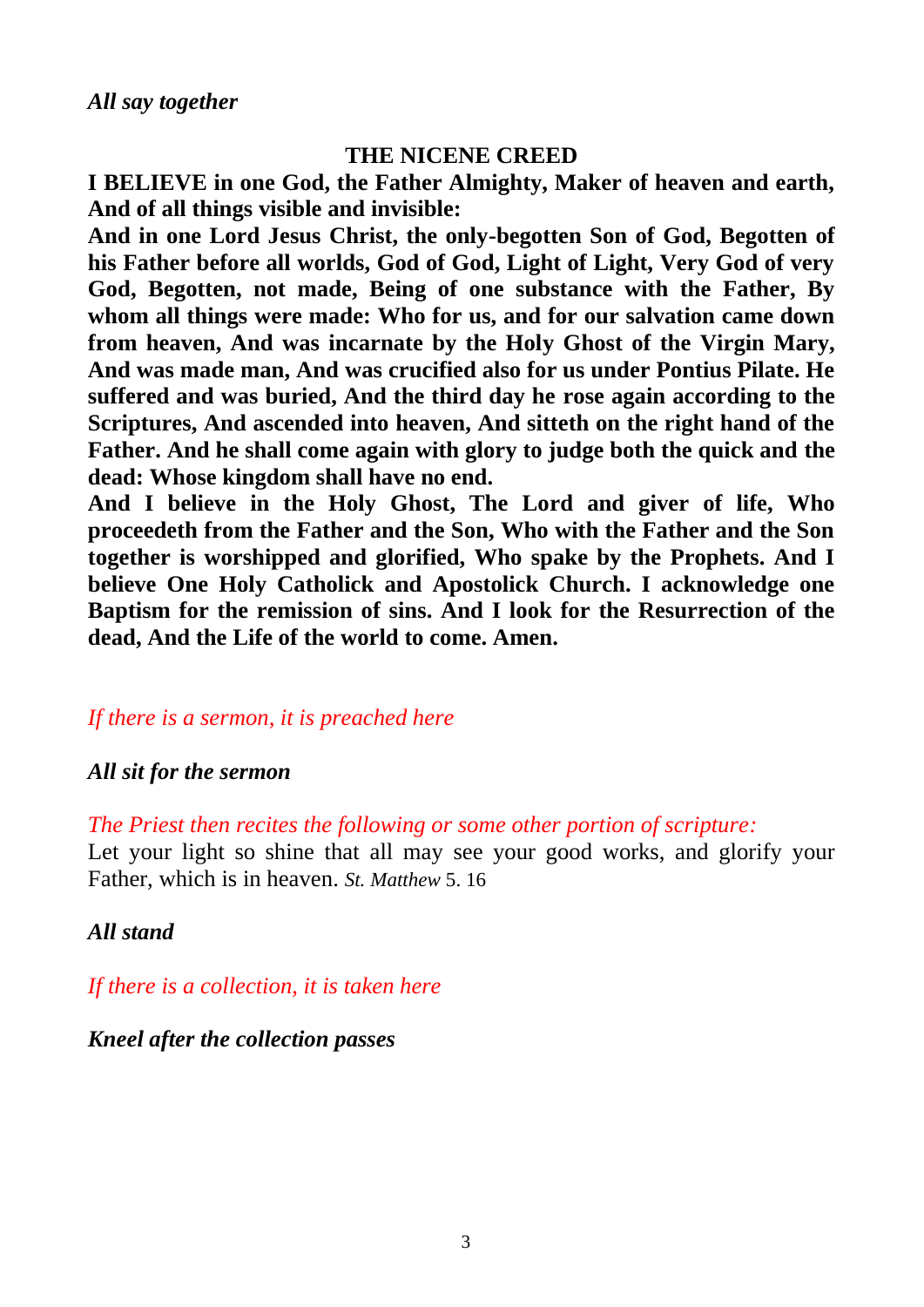## **THE INTERCESSION**

*The Priest here includes some particular intercessions for prayer and thanksgiving, including the Church, the country, the sick, and the departed. Because the offering is made by all and on behalf of all, the Priest says,* 

Let us pray for the whole state of Christ's Church militant here in earth.

ALMIGHTY and everliving God, who by thy holy Apostle hast taught us to make prayers, and supplications, and to give thanks, for all people: We humbly beseech thee most mercifully to accept our alms and oblations, and to receive these our prayers, which we offer unto thy Divine Majesty; beseeching thee to inspire continually the universal Church with the spirit of truth, unity, and concord. And grant, that all they who do confess thy holy name may agree in the truth of thy holy Word, and live in unity, and godly love.

We beseech thee also to lead all nations in the way of righteousness and peace; and so to direct all kings and rulers, that under them thy people may be godly and quietly governed. And grant unto thy servant, *ELIZABETH* our Queen, and to all that are put in authority under her, that they may truly and impartially minister justice, to the punishment of wickedness and vice, and to the maintenance of thy true religion, and virtue.

Give grace O heavenly Father, to all Bishops, Priests, and Deacons, especially to thy servant *N.* our bishop, that they may both by their life and doctrine set forth thy true and living Word and rightly and duly administer thy Holy Sacraments.

Guide and prosper, we pray thee, those who are labouring for the spread of thy Gospel among the nations, and enlighten with thy Spirit all places of education and learning; that the whole world may be filled with the knowledge of thy truth.

And to all thy people give thy heavenly grace; and specially to this congregation here present; that, with meek heart and due reverence, they may hear, and receive thy holy Word; truly serving thee in holiness and righteousness all the days of their life.

And we most humbly beseech thee of thy goodness, O Lord, to comfort and succour all them, who in this transitory life are in trouble, sorrow, need, sickness, or any other adversity.

And we commend to thy gracious keeping, O Lord, all thy servants departed this life in thy faith and fear, beseeching thee to grant them everlasting light and peace.

And here we give thee most high praise and hearty thanks for all thy Saints, who have been chosen vessels of thy grace, and lights of the world in their several generations; and we pray, that rejoicing in their fellowship, and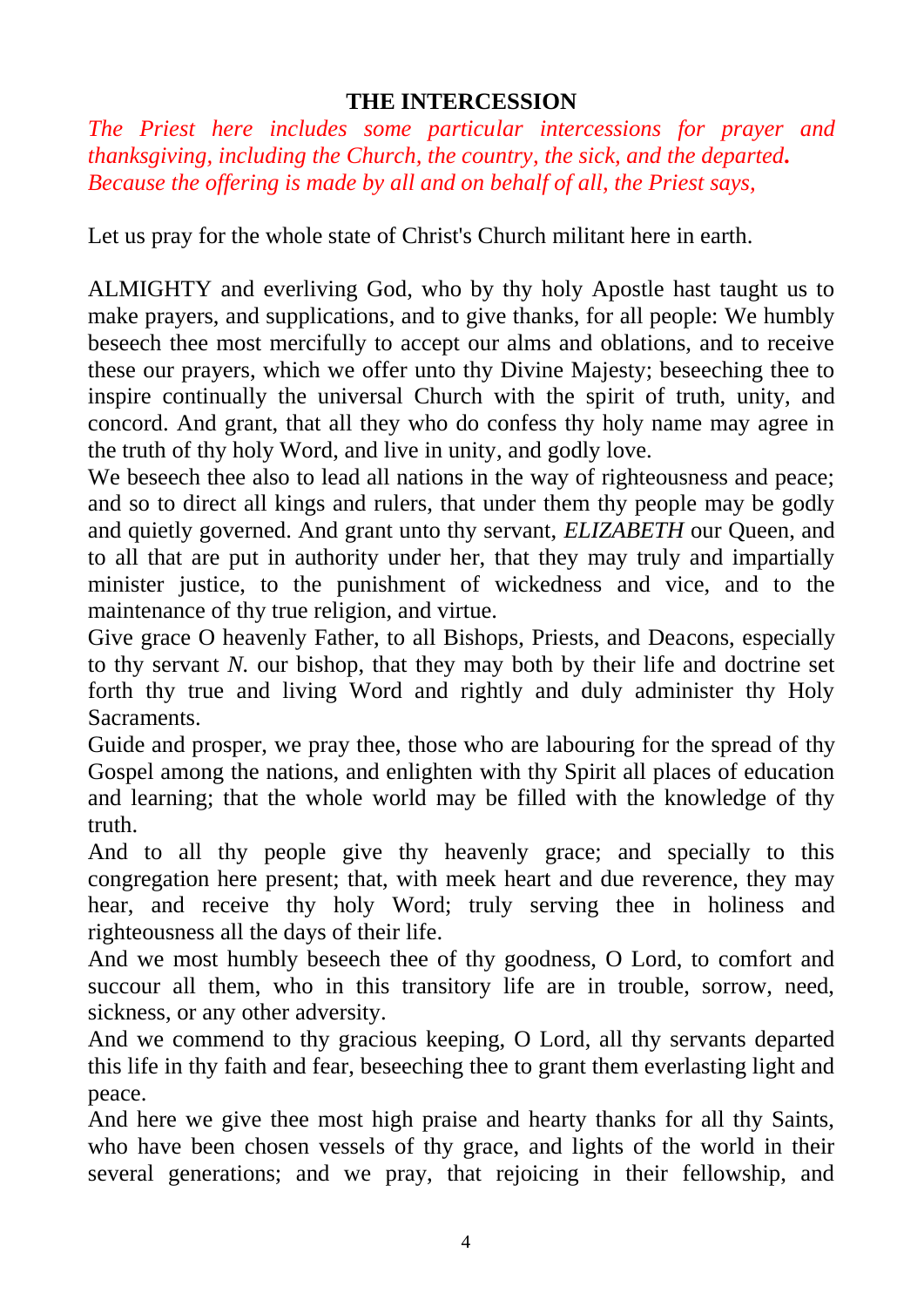following their good examples, we may be partakers with them of thy heavenly kingdom.

Grant this, O Father, for Jesus Christ's sake, our only Mediator and Advocate; who liveth and reigneth with thee in the unity of the Holy Ghost, one God, world without end.

#### *People.* **Amen**

*The Priest then turns to the people and says,*

Ye that do truly and earnestly repent you of your sins, and are in love and charity with your neighbours, and intend to lead a new life, following the commandments of God, and walking from henceforth in his holy ways; Draw near with faith, and take this Holy Sacrament to your comfort; and make your humble confession to Almighty God, meekly kneeling upon your knees.

#### *All say together*

#### **THE GENERAL CONFESSION**

**ALMIGHTY God, Father of our Lord Jesus Christ, Maker of all things, Judge of all: We acknowledge and bewail our manifold sins and wickedness, Which we from time to time most grievously have committed, By thought, word, and deed, Against thy Divine Majesty, Provoking most justly thy wrath and indignation against us. We do earnestly repent, And are heartily sorry for these our misdoings; The remembrance of them is grievous unto us; The burden of them is intolerable. Have mercy upon us, Have mercy upon us, most merciful Father; For thy Son our Lord Jesus Christ's sake, Forgive us all that is past; And grant that we may ever hereafter Serve and please thee In newness of life, To the honour and glory of thy Name; Through Jesus Christ our Lord.** *Amen*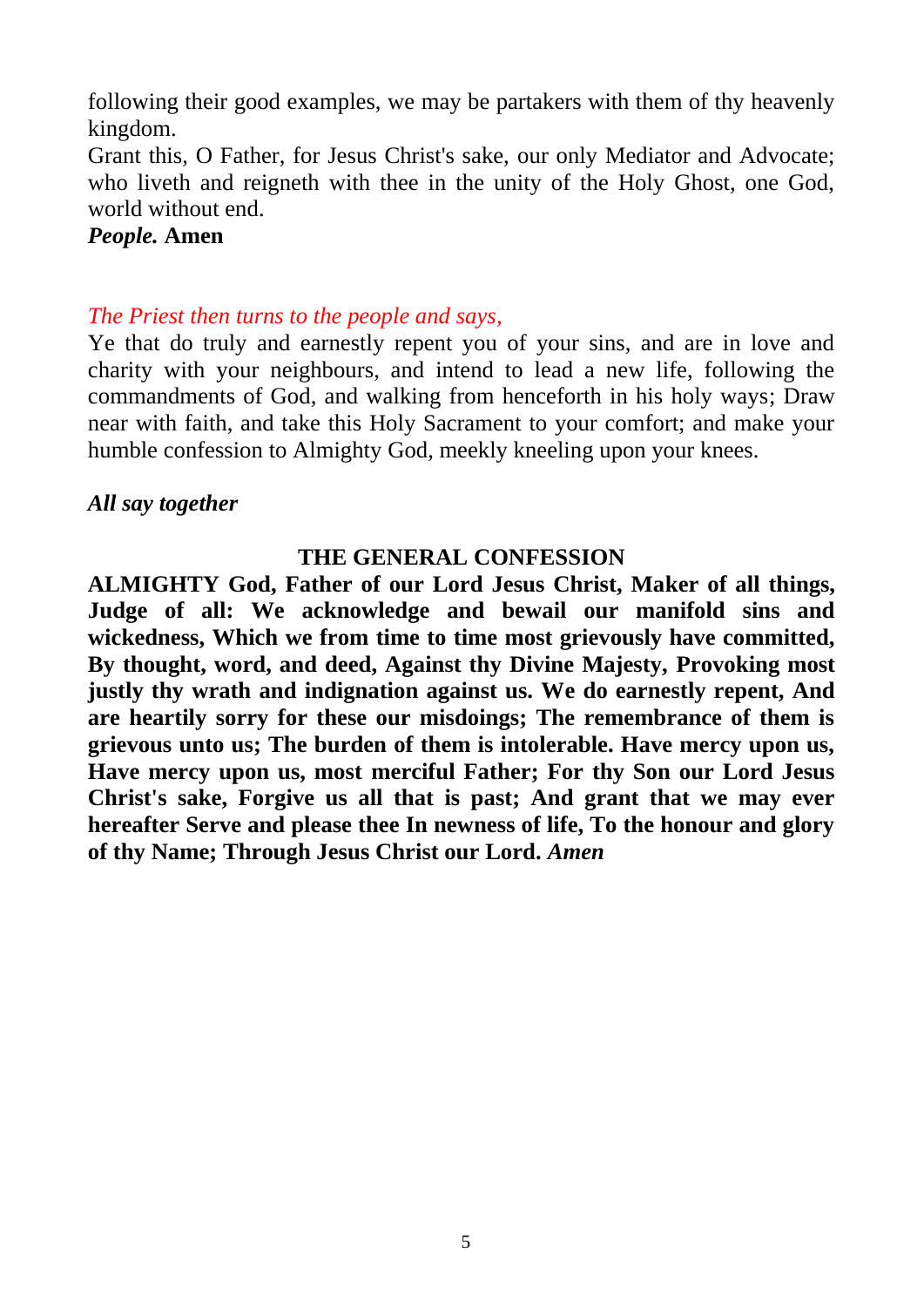*Then shall the Priest or the Bishop (if present) stand up, and turning to the people, give the Absolution*

## **THE ABSOLUTION**

Almighty God, our heavenly Father, who of his great mercy hath promised forgiveness of sins to all them that with hearty repentance and true faith turn unto him; Have mercy upon you; pardon and deliver you from all your sins; confirm and strengthen you in all goodness; and bring you to everlasting life; through Jesus Christ our Lord.

#### *People.* **Amen**

*The Priest makes the sign of the cross towards the congregation at the words 'pardon and deliver you' and it is the custom of some people to also make the sign of the cross at this time in thankfulness for God's pardon.*

#### **COMFORTABLE WORDS**

Hear what comfortable words our Saviour Christ saith unto all that truly turn to him.

COME unto me all that travail and are heavy laden, and I will refresh you. *St. Matthew* 11.28

So God loved the world, that he gave his only-begotten Son, to the end that all that believe in him should not perish, but have everlasting life. *St. John* 3.16

Hear also what Saint Paul saith.

This is a true saying, and worthy of all to be received, that Christ Jesus came into the world to save sinners. 1 *Timothy* 1.15

Hear also what Saint John saith.

If anyone sin, we have an Advocate with the Father, Jesus Christ the righteous; and he is the propitiation for our sins. 1 *St. John* 2.1

## **THE PREFACE AND SANCTUS**

The Lord be with you; *People.* **And with thy Spirit.** Lift up your hearts; *People.* **We lift them up unto the Lord.** Let us give thanks unto our Lord God; *People.* **It is meet and right so to do.**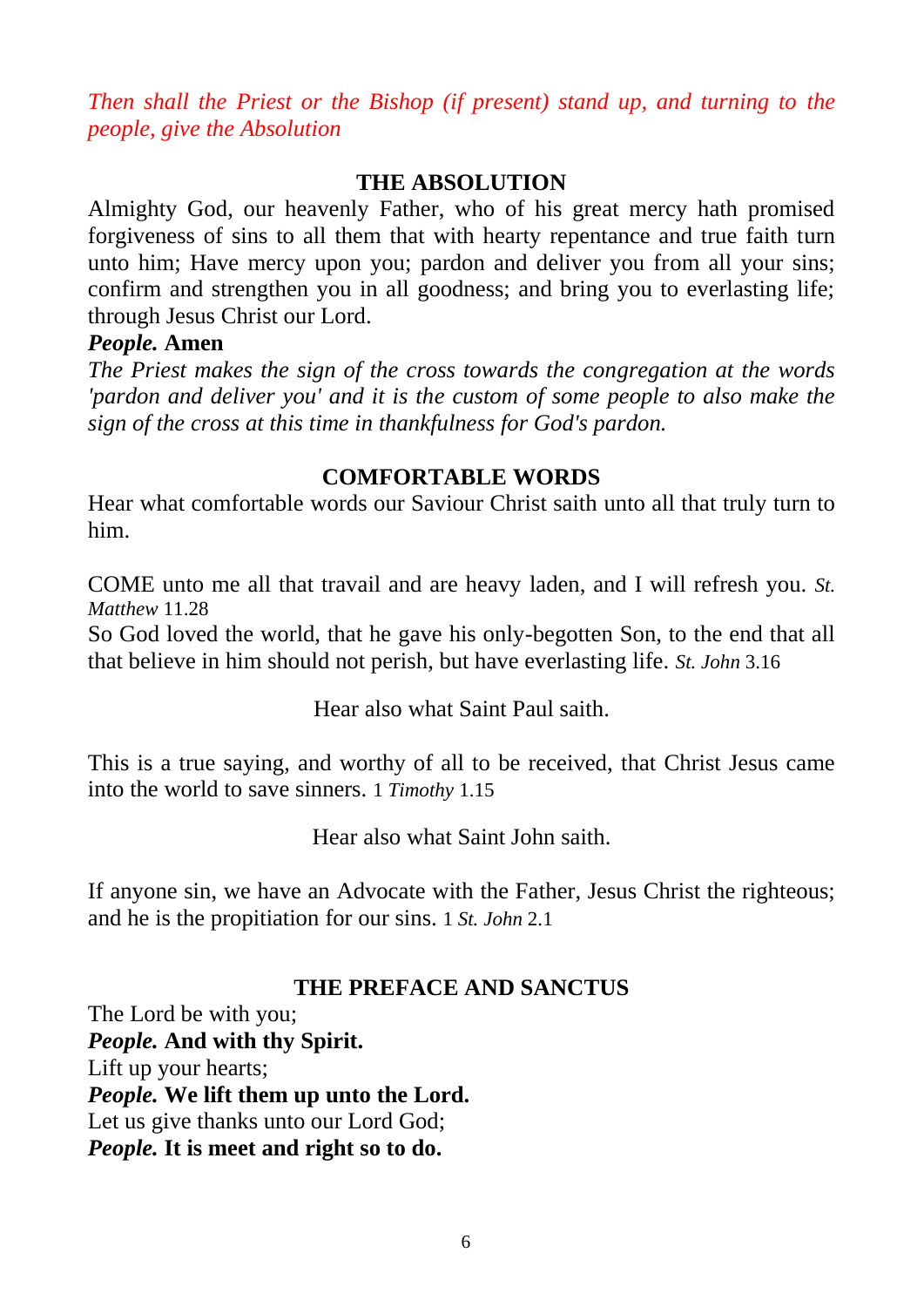IT is very meet, right, and our bounden duty, that we should at all times, and in all places, give thanks unto thee, O Lord, \*Holy Father, Almighty, Everlasting God. \*These words [Holy Father] must be omitted on Trinity Sunday

*The Priest adds the proper Preface for the day, if any*, *and then continues;* Therefore with Angels and Archangels, and with all the company of heaven, we laud and magnify thy glorious Name; evermore praising thee, and saying,

## *The bell rings three times*

#### *All say together*

**Holy, holy, holy, Lord God of hosts, heaven and earth are full of thy glory: Glory be to thee, O Lord most High. Blessed is he that cometh in the name of the Lord Hosanna in the highest.**

Let us pray

*All say together*

## **THE PRAYER OF HUMBLE ACCESS**

**WE do not presume to come to this thy Table, O merciful Lord, trusting in our own righteousness, but in thy manifold and great mercies. We are not worthy so much as to gather up the crumbs under thy Table. But thou art the same Lord, whose property is always to have mercy: Grant us therefore, gracious Lord, so to eat the flesh of thy dear Son Jesus Christ, and to drink his blood, that our sinful bodies may be made clean by his body, and our souls washed through his most precious blood, and that we may evermore dwell in him, and he in us.** *Amen*.

#### **THE PRAYER OF CONSECRATION**

ALL glory be to thee, Almighty God, our heavenly Father, for that thou of thy tender mercy didst give thine only Son Jesus Christ to suffer death upon the Cross for our redemption; who made there (by his one oblation of himself once offered) a full, perfect, and sufficient sacrifice, oblation, and satisfaction for the sins of the whole world; and did institute, and in his Holy Gospel command us to continue, a perpetual memory of that his precious death, until his coming again:

*The bell rings once to prepare us for our Lord's coming*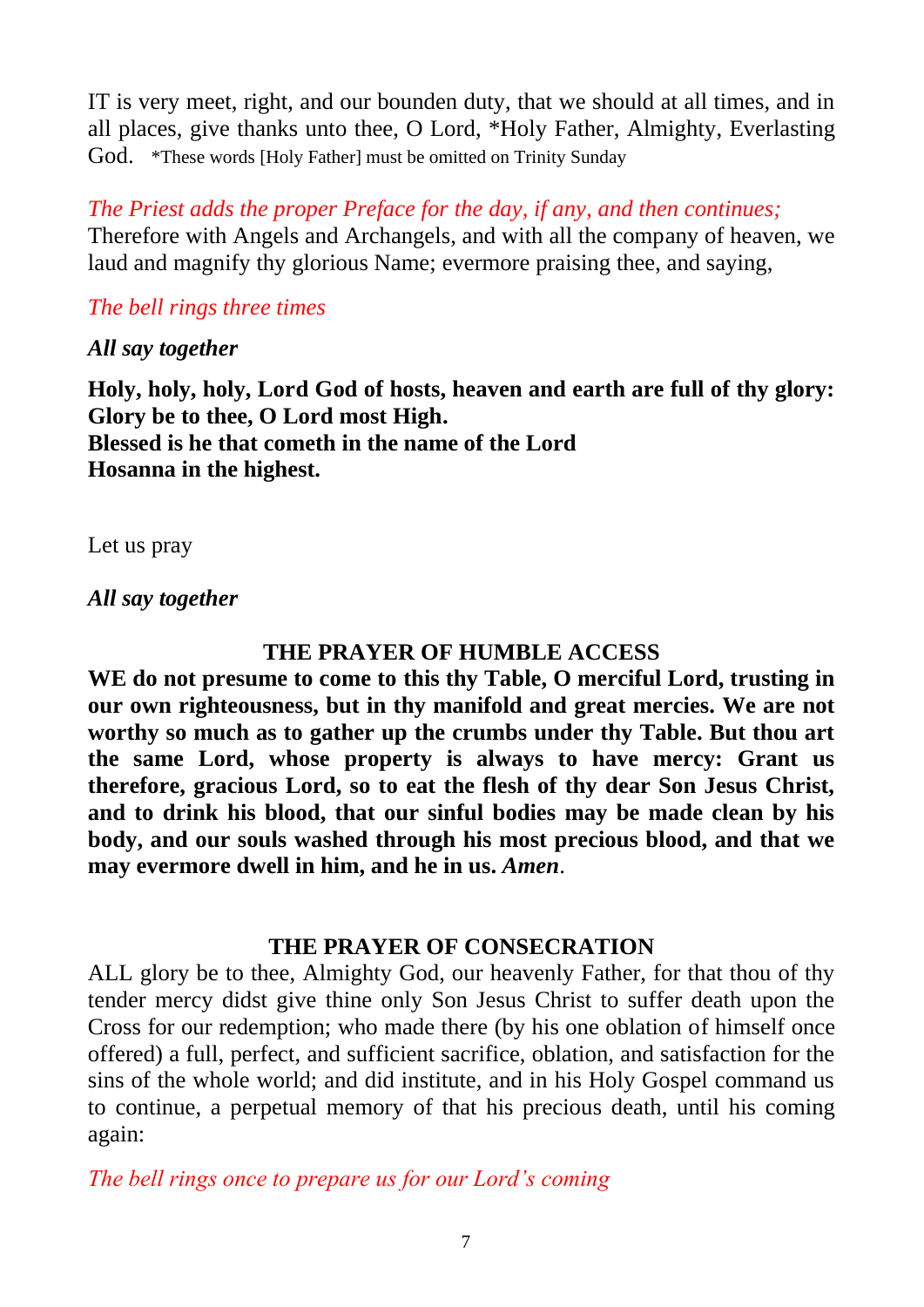Hear us, O merciful Father, we most humbly beseech thee, and with thy Holy and Life-giving Spirit vouchsafe to bless and sanctify both us and these thy gifts of Bread and Wine, that they may be unto us the Body and Blood of thy Son, our Saviour, Jesus Christ, to the end that we, receiving the same, may be strengthened both in body and soul.

Who, in the same night that he was betrayed, took Bread; and when he had given thanks, he brake it, and gave it to his disciples, saying,

## TAKE, EAT, THIS IS MY BODY WHICH IS GIVEN FOR YOU: DO THIS IN REMEMBRANCE OF ME.

*The bell rings three times to call us to adoration when the host is elevated. It is the custom of some people to make the sign of the cross at this time.*

*Likewise after supper he took the Cup; and, when he had given thanks, he gave it to them, saying,*

DRINK YE ALL OF THIS, FOR THIS IS MY BLOOD OF THE NEW COVENANT, WHICH IS SHED FOR YOU AND FOR MANY FOR THE REMISSION OF SINS: DO THIS, AS OFT AS YE SHALL DRINK IT, IN REMEMBRANCE OF ME.

*The bell rings three times to call us to adoration when the chalice is elevated. It is the custom of some people to make the sign of the cross at this time.*

#### **PRAYER OF OBLATION**

Wherefore, O Lord and heavenly Father, we thy humble servants, having in remembrance the precious death and passion of thy dear Son, his mighty resurrection and glorious ascension, according to his holy institution, entirely desire thy fatherly goodness mercifully to accept this our sacrifice of praise and thanksgiving; most humbly beseeching thee to grant, that by the merits and death of thy Son Jesus Christ, and through faith in his blood, we and all thy whole Church may obtain remission of our sins, and all other benefits of his passion.

And here we offer and present unto thee, O Lord, ourselves, our souls and bodies, to be a reasonable, holy, and lively sacrifice unto thee; humbly beseeching thee, that all we, who are partakers of this Holy Communion, may be fulfilled with thy grace and heavenly benediction.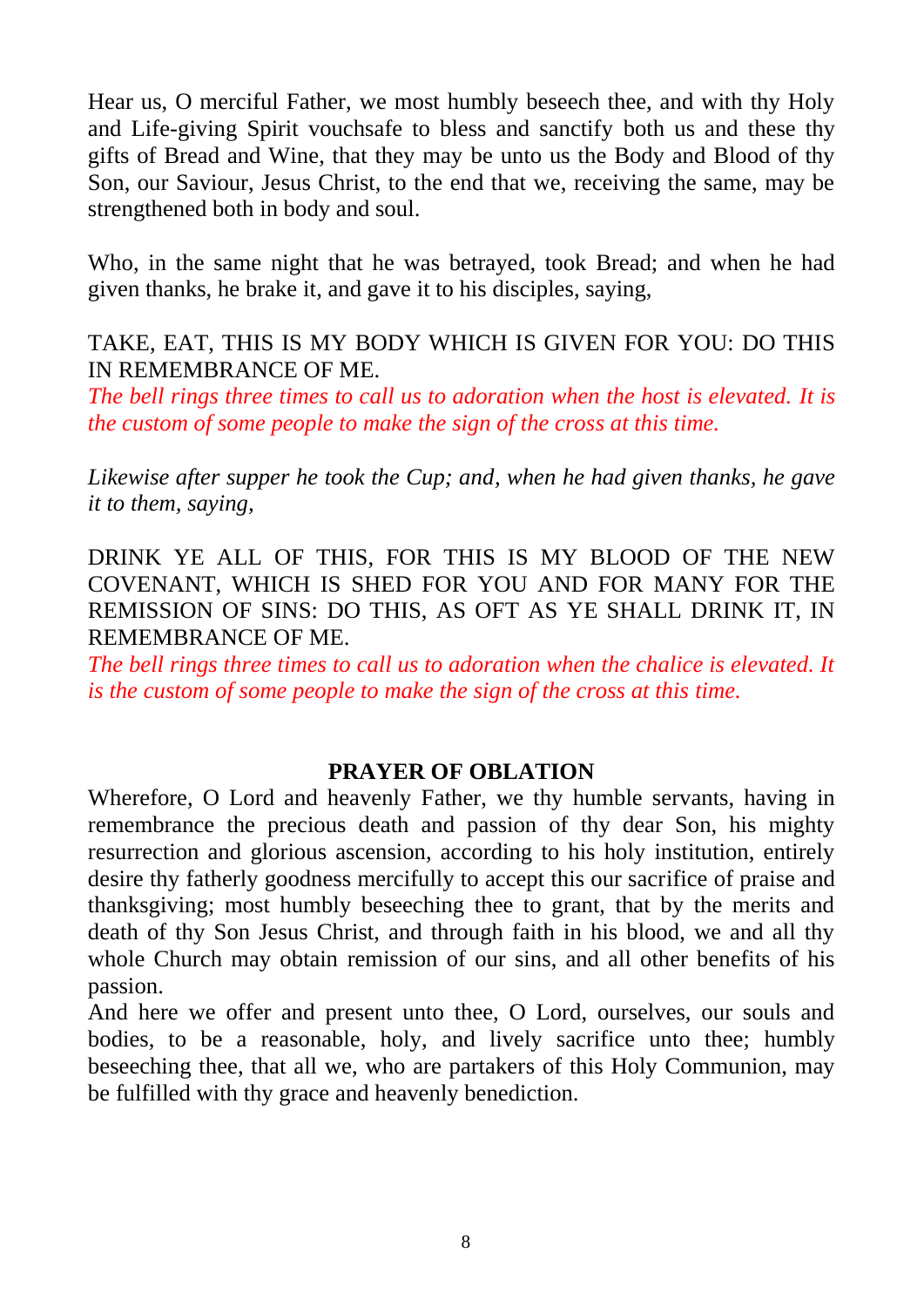And although we be unworthy, through our manifold sins, to offer unto thee any sacrifice, yet we beseech thee to accept this our bounden duty and service; not weighing our merits, but pardoning our offences,

Through Jesus Christ our Lord; by whom, and with whom, in the unity of the Holy Ghost, all honour and glory be unto thee, O Father Almighty, world without end.

#### *People.* **Amen**

As our Saviour Christ hath commanded and taught us we are bold to say:

*All say together*

## **THE LORD'S PRAYER**

**OUR Father which art in heaven, Hallowed be thy Name, Thy kingdom come, Thy will be done, in earth as it is in heaven. Give us this day our daily bread; And forgive us our trespasses, As we forgive them that trespass against us; And lead us not into temptation, But deliver us from evil. For thine is the kingdom, the power, and the glory, For ever and ever. Amen.**

The peace of the Lord be alway with you; *People.* **And with thy spirit.**

*All say together*

## **AGNUS DEI**

**O Lamb of God that takest away the sin of the world; have mercy upon us. O Lamb of God that takest away the sin of the world; have mercy upon us. O Lamb of God that takest away the sin of the world; grant us thy peace.**

*The priest then takes the host and chalice and turns to the people saying*:

Behold the Lamb of God; behold him that taketh away the sin of the world *It is customary to make the sign of the cross at this time in adoration.*

*The Priest then receives the Communion in both kinds, and then delivers it to other members of the sanctuary party, and after this to the people on their hands or tongue, kneeling at the altar rails.*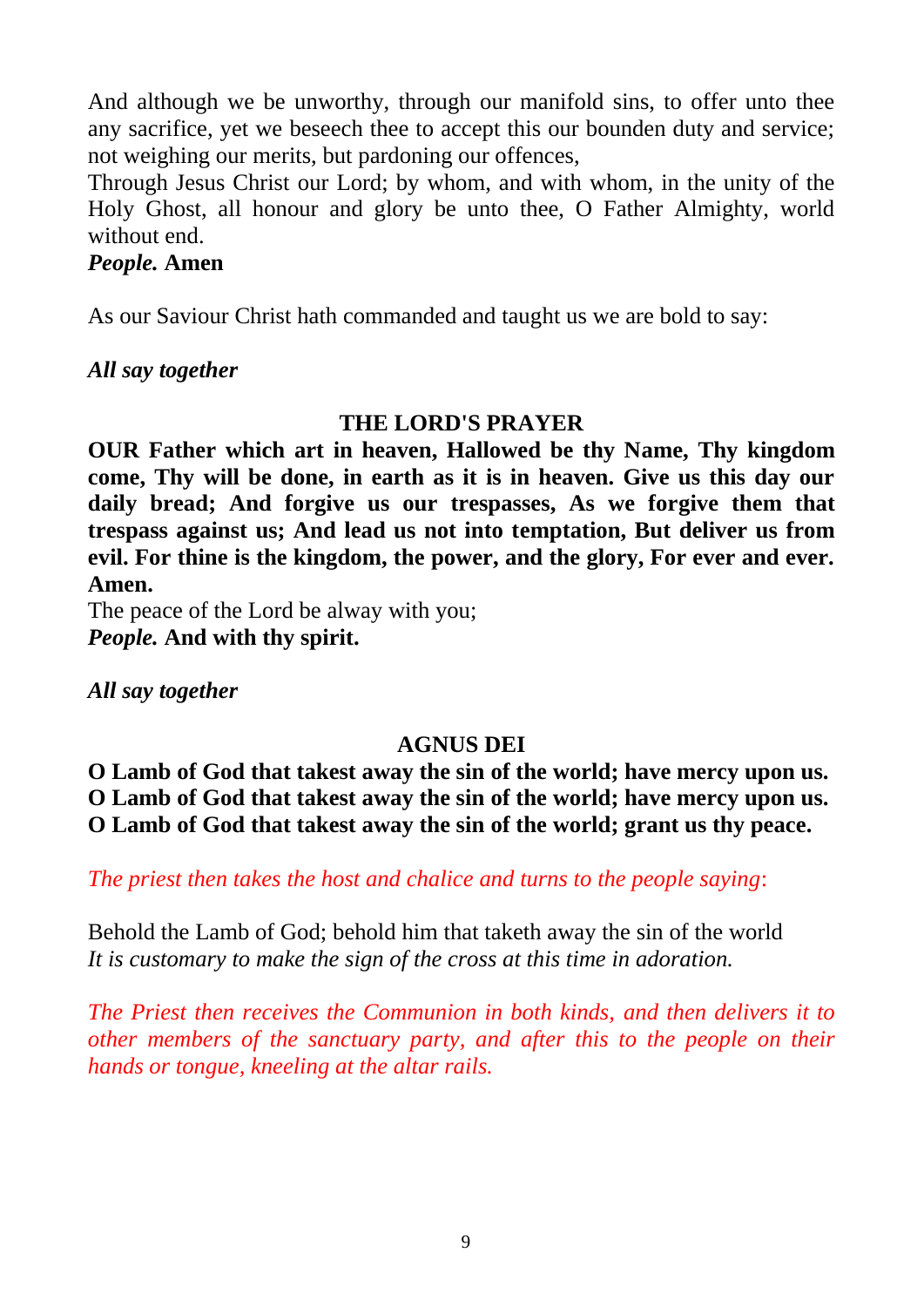## *And the Priest who gives the Bread to any one shall say,*

The Body of our Lord Jesus Christ, which was given for thee, preserve thy body and soul unto everlasting life

*or*

Take and eat this, in remembrance that Christ died for thee, and feed on him in thy heart by faith with thanksgiving.

## *And the Priest or assistant who gives the Cup to any one shall say,*

The Blood of our Lord Jesus Christ, which was shed for thee, preserve thy body and soul unto everlasting life.

*or*

Drink this in remembrance that Christ's Blood was shed for thee, and be thankful.

Let us pray *All kneel*

## **THE THANKSGIVING**

*Then shall the Priest give thanks to God in the name of all them that have communicated saying,*

Having now by faith received the precious Body and Blood of Christ, let us give thanks unto our Lord God.

ALMIGHTY and everliving God, we most heartily thank thee, for that thou dost vouchsafe to feed us, who have duly received these holy mysteries, with the spiritual food of the most precious Body and Blood of thy Son our Saviour Jesus Christ; and dost assure us thereby of thy favour and goodness towards us; and that we are very members incorporate in the mystical body of thy Son, which is the blessed company of all faithful people; and are also heirs through hope of thy everlasting kingdom, by the merits of the most precious death and passion of thy dear Son. And we most humbly beseech thee, O heavenly Father, so to assist us with thy grace, that we may continue in that holy fellowship, and do all such good works as thou hast prepared for us to walk in; through Jesus Christ our Lord, to whom, with thee and the Holy Ghost, be all honour and glory, world without end.

*People.* **Amen**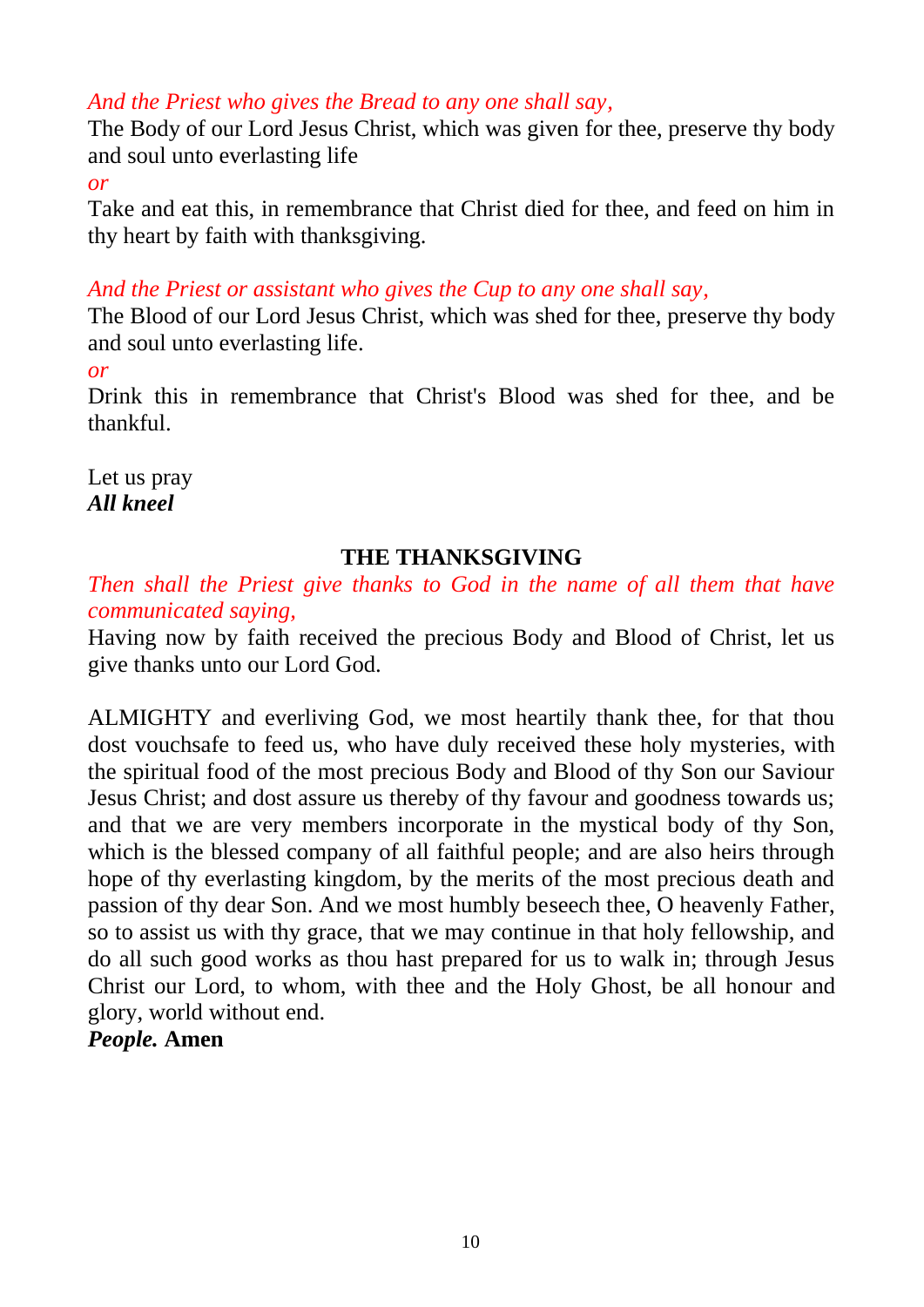*All stand and say together (except in Advent and Lent),*

## **THE GLORIA IN EXCELSIS**

**GLORY be to God on high, and in earth peace, good will towards all. We praise thee, we bless thee, we worship thee, we glorify thee, we give thanks to thee for thy great glory, O Lord God, heavenly King, God the Father Almighty.**

**O Lord, the only-begotten Son Jesu Christ; O Lord God, Lamb of God, Son of the Father, that takest away the sins of the world, have mercy upon us. Thou that takest away the sins of the world, have mercy upon us. Thou that takest away the sins of the world, receive our prayer. Thou that sittest at the right hand of God the Father, have mercy upon us.**

**For thou only art holy; thou only art the Lord; thou only, O Christ, with the Holy Ghost, art most high in the glory of God the Father. Amen.**

*Then the Priest (or the Bishop if present) shall give the blessing. Remain standing*

#### **THE BLESSING**

THE peace of God, which passeth all understanding, keep your hearts and minds in the knowledge and love of God, and of his Son Jesus Christ our Lord: And the blessing of God Almighty, the Father, the Son, and the Holy Ghost, be amongst you and remain with you always.

## *People.* **Amen**

*The Priest makes the sign of the cross towards the congregation at the words 'and the Blessing of God Almighty' and it is the custom of some to make the sign of the cross in thankfulness for God's blessing.*

*Please wait until the Priest and sanctuary party leave before leaving your seat.*

K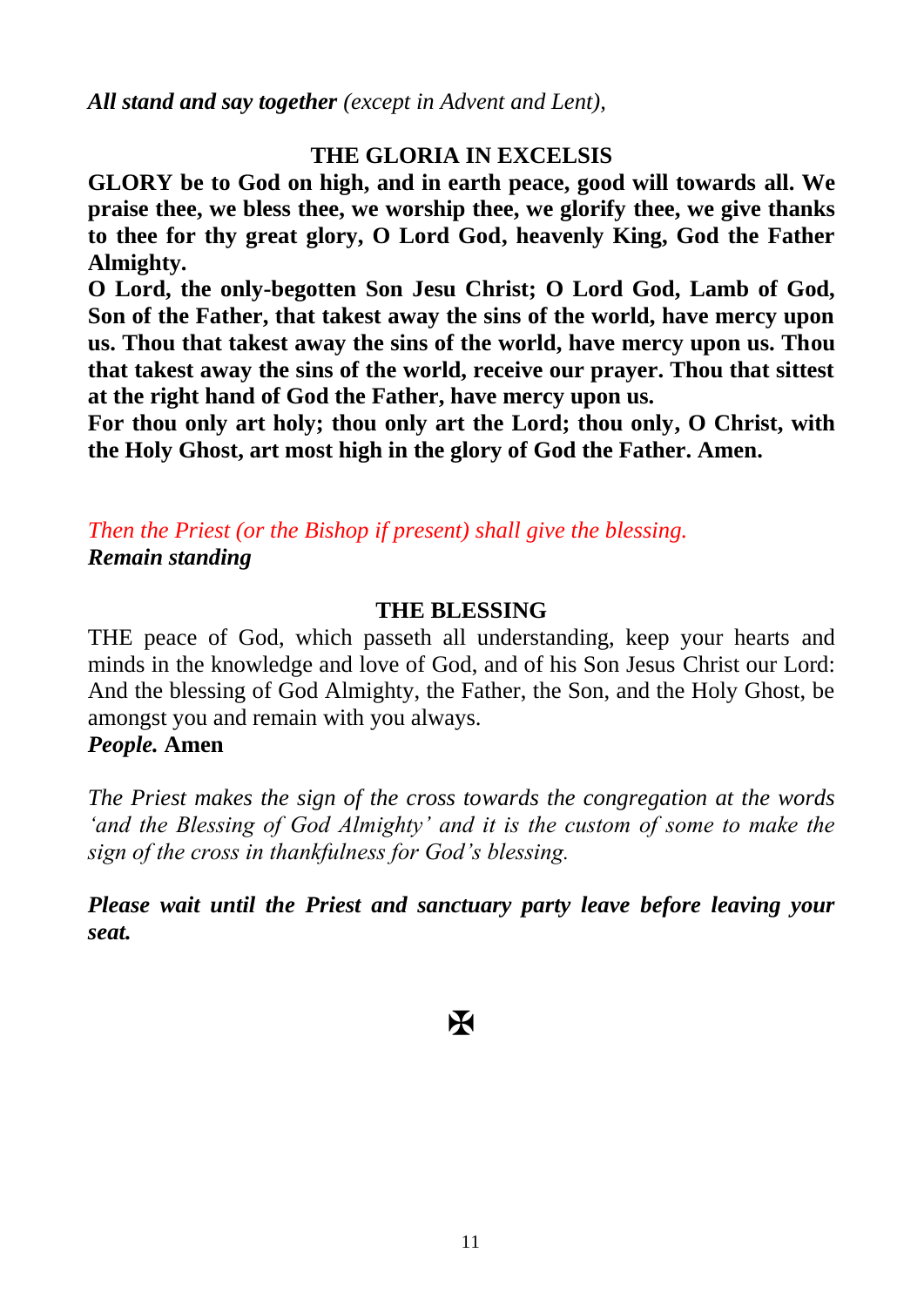## **PROPER PREFACES**

## *Upon* Christmas Day, *and seven days after.*

BECAUSE thou didst give Jesus Christ thine only Son to be born as at this time for us; who, by the operation of the Holy Ghost, was made very man of the substance of the Virgin Mary his mother; and that without spot of sin, to make us clean from all sin. Therefore with Angels, *&c.*

## *Upon* the Epiphany *and the seven days after.*

THROUGH Jesus Christ our Lord: Who in substance of our mortal flesh manifested forth his glory: That he might bring all people out of darkness into his own marvellous light. Therefore with Angels, *&c.*

## *Upon the* Thursday before Easter.

THROUGH Jesus Christ our Lord: Who having loved his own that were in the world loved them to the end: And on the night before he suffered, sitting at meat with his disciples, did institute these holy mysteries: That we, redeemed by his death and quickened by his resurrection, might be partakers of his divine nature. Therefore with Angels, *&c.*

## *Upon* Easter Day, *and seven days after.*

BUT chiefly are we bound to praise thee for the glorious Resurrection of thy Son Jesus Christ our Lord: for he is the very Paschal Lamb, which was offered for us, and hath taken away the sin of the world; who by his death hath destroyed death, and by his rising to life again hath restored to us everlasting life. Therefore with Angels, *&c.*

## *Upon* Ascension Day, *and seven days after.*

THROUGH thy most dearly beloved Son Jesus Christ our Lord; who after his most glorious Resurrection manifestly appeared to all his Apostles, and in their sight ascended up into heaven to prepare a place for us; that where he is, thither we might also ascend, and reign with him in glory. Therefore with Angels, *&c.*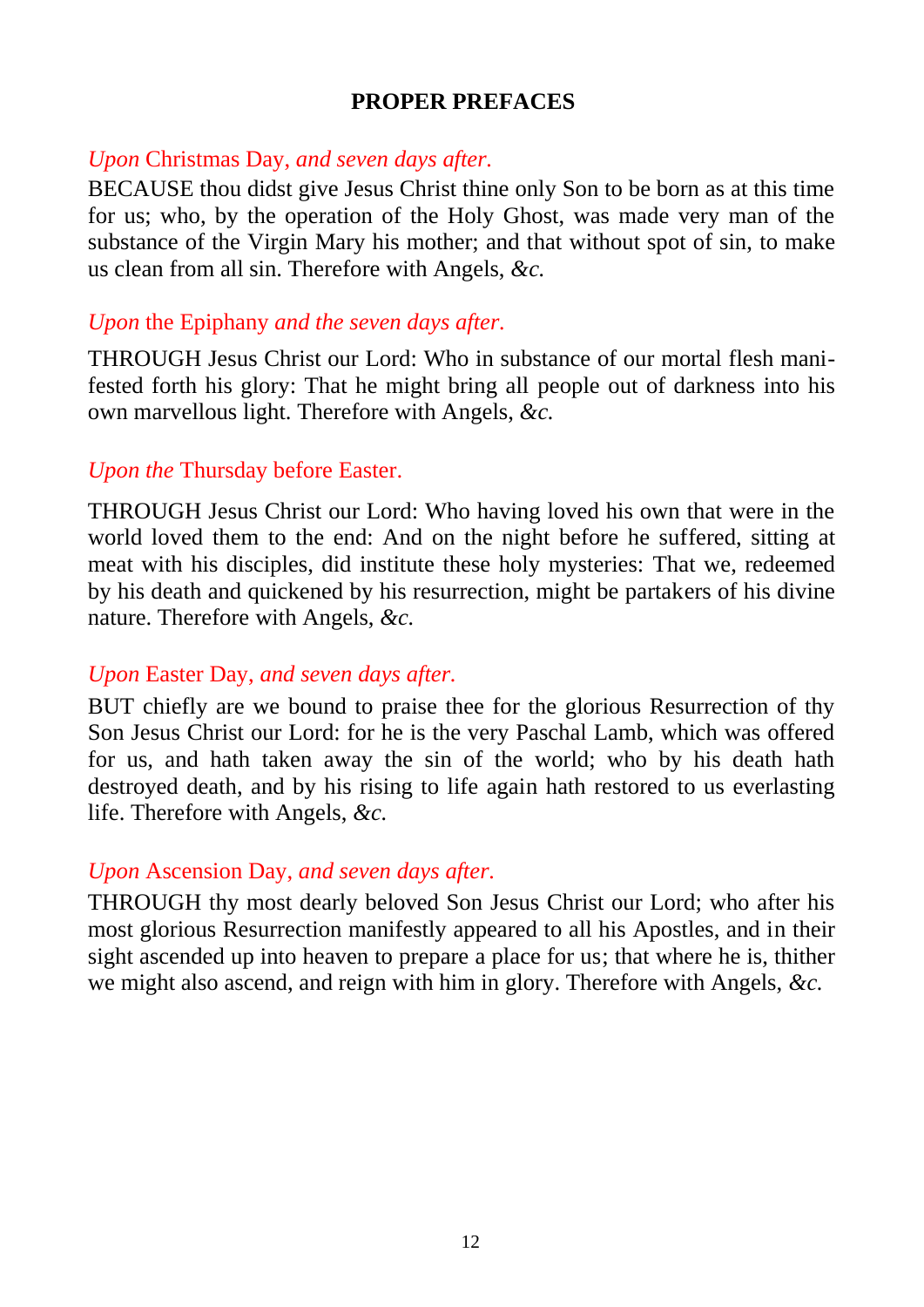## *Upon* Whitsunday, *and six days after.*

THROUGH Jesus Christ our Lord; according to whose most true promise, the Holy Ghost came down as at this time from heaven with a sudden great sound, as it had been a mighty wind, in the likeness of fiery tongues, lighting upon the Apostles, to teach them, and to lead them to all truth; giving them both the gift of divers languages, and also boldness with fervent zeal constantly to preach the Gospel unto all nations; whereby we have been brought out of darkness and error into the clear light and true knowledge of thee, and of thy Son Jesus Christ. Therefore with Angels, *&c.*

#### *Upon the Feast* of Trinity *only.*

WHO art one God, one Lord; not one only person, but three persons in one substance. For that which we believe of the glory of the Father, the same we believe of the Son, and of the Holy Ghost, without any difference or inequality. Therefore with Angels, *&c.*

#### *Upon* All Saints' Day and other Saint's days.

WHO in the righteousness of thy Saints hast given us an ensample of godly living, and in their blessedness a glorious pledge of the hope of our calling: That, being compassed about with so great a cloud of witnesses, we may run the race that is set before us: And with them receive the crown of glory that fadeth not away. Therefore with Angels, *&c.*